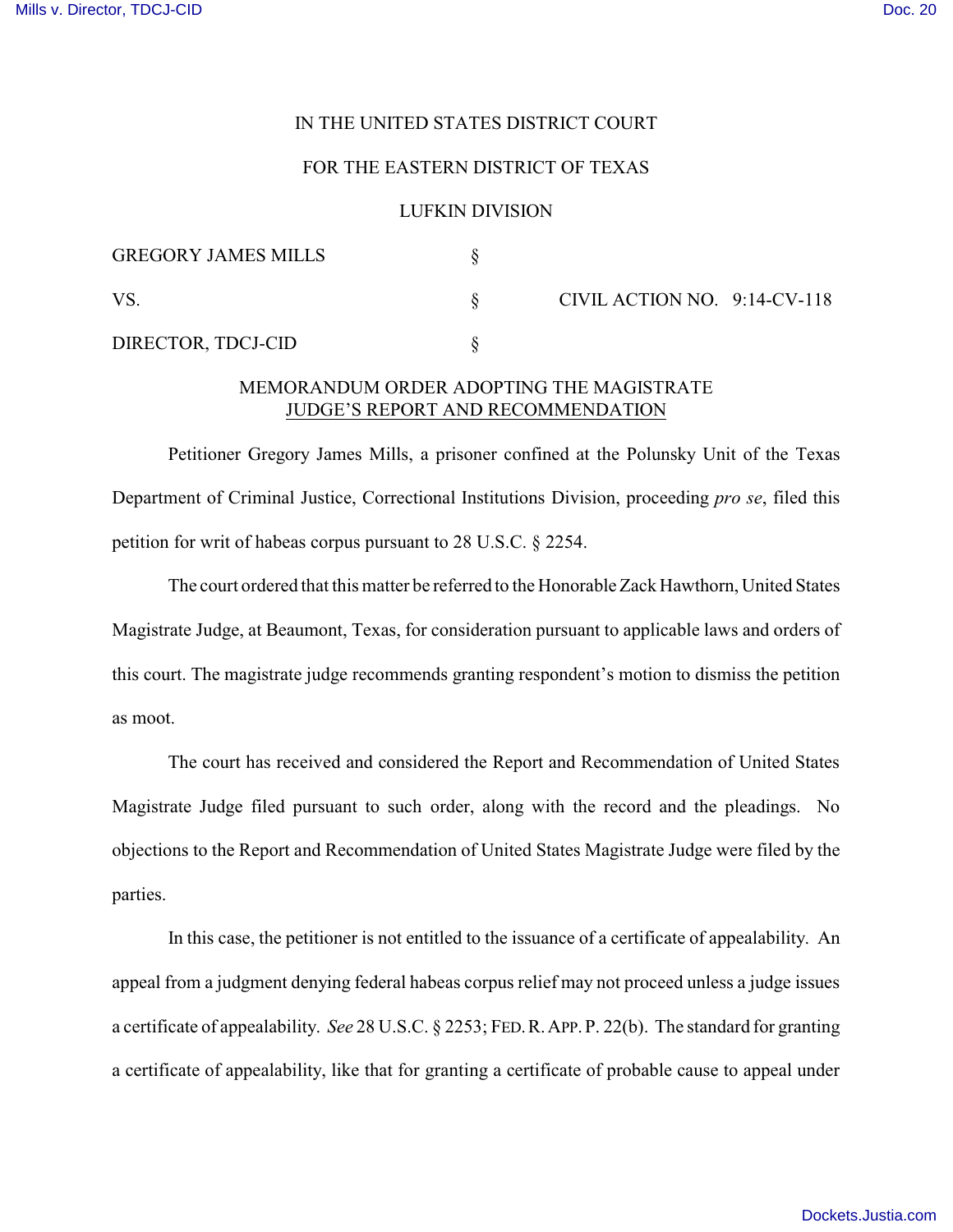prior law, requires the petitioner to make a substantial showing of the denial of a federal constitutional right. *See Slack v. McDaniel*, 529 U.S. 473, 483-84 (2000); *Elizalde v. Dretke*, 362 F.3d 323, 328 (5th Cir. 2004); *see also Barefoot v. Estelle*, 463 U.S. 880, 893 (1982). In making that substantial showing, the petitioner need not establish that he should prevail on the merits. Rather, he must demonstrate that the issues are subject to debate among jurists of reason, that a court could resolve the issues in a different manner, or that the questions presented are worthy of encouragement to proceed further. *See Slack*, 529 U.S. at 483-84; *Avila v. Quarterman*, 560 F.3d 299, 304 (5th Cir. 2009). If the petition was denied on procedural grounds, the petitioner must show that jurists of reason would find it debatable: (1) whether the petition raises a valid claim of the denial of a constitutional right, and (2) whether the district court was correct in its procedural ruling. *Slack*, 529 U.S. at 484; *Elizalde*, 362 F.3d at 328. Any doubt regarding whether to grant a certificate of appealability is resolved in favor of the petitioner, and the severity of the penalty may be considered in making this determination. *See Miller v. Johnson*, 200 F.3d 274, 280-81 (5th Cir. 2000).

Here, the petitioner has not shown that any of the issues raised by his claims are subject to debate among jurists of reason, or that a procedural ruling was incorrect. In addition, the questions presented are not worthy of encouragement to proceed further. Petitioner has failed to make a sufficient showing to merit the issuance of a certificate of appealability.

Accordingly, the findings of fact and conclusions of law of the magistrate judge are correct, and the report of the magistrate judge is **ADOPTED**. Respondent's motion to dismiss the petition